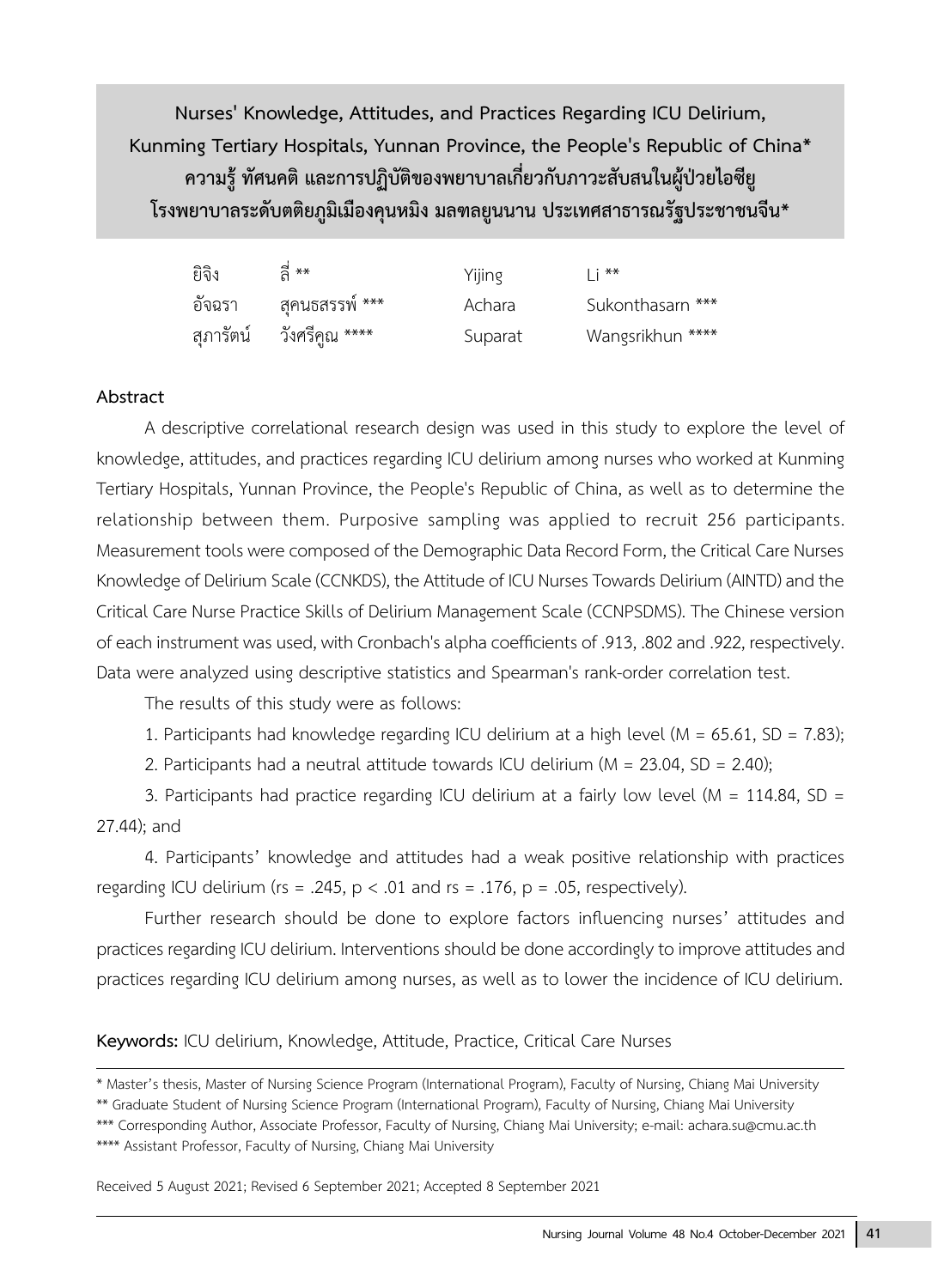# **บทคัดย่อ**

การศึกษาครั้งนี้เป็นการวิจัยเชิงพรรณาหาความสัมพันธ์เพื่อสำรวจระดับความรู้ ทัศนคติ และการปฏิบัติ เกี่ยวกับภาวะสับสนในผู้ป่วยไอซียูของพยาบาลที่ท�างาน ณ. โรงพยาบาลระดับตติยภูมิ เมืองคุนหมิง มลฑลยูนนาน ประเทศสาธารณรัฐประชาชนจีน รวมทั้งหาความสัมพันธ์ระหว่างตัวแปรดังกล่าว คัดเลือกกลุ่มตัวอย่างอย่างเจาะจง จ�านวน 256 คน เครื่องมือประเมินประกอบด้วยแบบบันทึกข้อมูลส่วนบุคคล แบบวัดความรู้ของพยาบาลวิกฤตเกี่ยว กับภาวะสับสนเฉียบพลัน แบบวัดทัศนคติของพยาบาลไอซียูเกี่ยวกับภาวะสับสนเฉียบพลัน และแบบวัดทักษะปฏิบัติ ของพยาบาลวิกฤตเกี่ยวกับภาวะสับสนเฉียบพลัน เครื่องมือฉบับภาษาจีนที่ใช้มีค่าสัมประสิทธิ์แอลฟ่าของครอนบาร์ค .913, .802 และ .922 ตามลำดับ วิเคราะห์ข้อมูลด้วยสถิติพรรณนา และสถิติสหสัมพันธเชิงอันดับของสเปียร์แมน ผลการศึกษา มีดังนี้

1. กลุ่มตัวอย่างมีความรู้เกี่ยวกับภาวะสับสนในผู้ป่วยไอซียูในระดับสูง (ค่าเฉลี่ย 65.61 และ ส่วนเบี่ยงเบน มาตรฐาน 7.83)

2. กลุ่มตัวอย่างมีทัศนคติเกี่ยวกับภาวะสับสนในผู้ป่วยไอซียูในระดับปานกลาง (ค่าเฉลี่ย 23.04 และส่วน เบี่ยงเบนมาตรฐาน 2.40)

3. กลุ่มตัวอย่างมีการปฏิบัติเกี่ยวกับภาวะสับสนในผู้ป่วยไอซียูในระดับค่อนข้างต่ำ (ค่าเฉลี่ย 114.84 และ ส่วนเบี่ยงเบนมาตรฐาน 27.44) และ

4. ความรู้และทัศนคติของกลุ่มตัวอย่างมีความสัมพันธ์ทางบวกอย่างมีนัยสำคัญทางสถิติในระดับต่ำกับการ ปฏิบัติเกี่ยวกับภาวะสับสนในผู้ป่วยไอซียูของพยาบาล (rs = .245, p < .01 และ rs = .176, p =.05 ตามลำดับ)

ควรมีการศึกษาถึงปัจจัยที่มีอิทธิพลต่อทัศนคติและการปฏิบัติเกี่ยวกับภาวะสับสนในผู้ป่วยไอซียูของพยาบาล และควรมีการจัดกระทำเพื่อยกระดับทัศนคติและการปฏิบัติเกี่ยวกับภาวะสับสนในผู้ป่วยไอซียูของพยาบาล เพื่อลด อุบัติการณ์การเกิดภาวะสับสนในผู้ป่วยไอซียู

**ค�าส�าคัญ:** ภาวะสับสนในผู้ป่วยไอซียู ความรู้ ทัศนคติ การปฏิบัติ พยาบาลวิกฤต

\* วิทยานิพนธ์หลักสูตรพยาบาลศาสตรมหาบัณฑิต (หลักสูตรนานาชาติ) คณะพยาบาลศาสตร์ มหาวิทยาลัยเชียงใหม่

\*\* นักศึกษาหลักสูตรพยาบาลศาสตรมหาบัณฑิต (หลักสูตรนานาชาติ) คณะพยาบาลศาสตร์ มหาวิทยาลัยเชียงใหม่

\*\*\* ผู้เขียนหลัก รองศาสตราจารย์ คณะพยาบาลศาสตร์ มหาวิทยาลัยเชียงใหม่ e-mail: achara.su@cmu.ac.th \*\*\*\* ผู้ช่วยศาสตราจารย์ คณะพยาบาลศาสตร์ มหาวิทยาลัยเชียงใหม่

วันที่รับบทความ 5 สิงหาคม 2564 วันที่แก้ไขบทความ 6 กันยายน 2564 วันที่ตอบรับบทความ 8 กันยายน 2564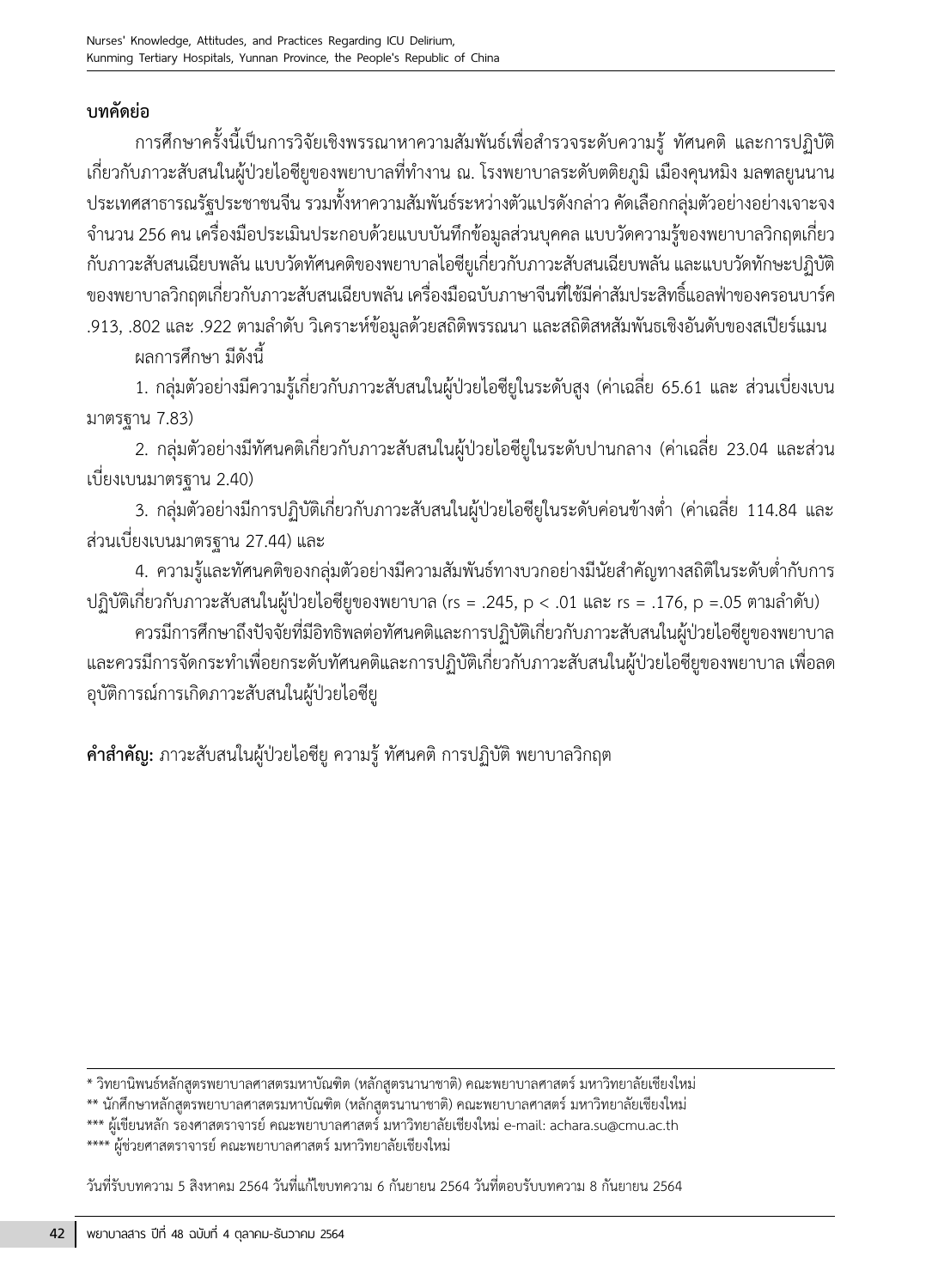# **Background and significance**

Critically ill patients usually suffer from not only life-threatening conditions, but also continuously complex treatments. Physical and/or psychological complications, especially delirium, are commonly found (Alasad, Tabar, & Ahmad, 2015). Intensive care unit (ICU) delirium is defined as a disturbance of consciousness characterized by acute onset and fluctuating course of inattention accompanied by either a change in cognition or a perceptual disturbance in a short period of time in ICU (American Psychiatric Association, 2013). Globally, the incidence of delirium in ICU was higher than in other units, at 33% to 80 %, respectively (Kallenbach & Amado, 2017).

Delirium was an independent predictor of poor outcomes in ICUs. Various negative consequences associated with ICU delirium were confirmed, including increased accidental extubation rate, days spent on ventilators, length of both ICU and hospital stay, long-term cognitive impairment and higher mortality (Tang, 2018). Moreover, taking care of patients with ICU delirium not only increases nurses' workload, but also increases their psychological burden and occupational injury. Lastly, ICU delirium is directly related to additional hospitalization costs (Xing, Sun, Jie, Yuan, & Liu, 2017).

Prevention of ICU delirium is a significant feature of critical care and an essential aspect to enhance the quality of care in ICUs worldwide (Kallenbach & Amado, 2017). The most effective measures for controlling ICU delirium among critically ill patients are composed of screening and preventing in high-risk groups, early detection

and appropriate management (Ke et al., 2019). Nurses play the foremost role in screening, preventing, detecting and managing ICU delirium, as well as improving prognosis and outcomes for delirium patients through their performance (Tang, 2018).

Regardless of the existence of guidelines, nurses' inappropriate and inadequate practices regarding ICU delirium are still reported globally. To comprehensively explore human behaviors, the knowledge, attitudes, and practices (KAP) model has been widely used. Generally, studies applying the KAP model have confirmed the effect of knowledge and attitudes on practice (Schwartz, 1976). Insufficient knowledge of ICU delirium was found as a factor influencing nurses' preventive practices for high-risk patients (Lee, Park, & Kim, 2016). In addition, nurses' attitudes played an important role in prevention and management practices regarding ICU delirium (Monfared, Soodmand, & Ghasemzadeh, 2017).

Nurses' knowledge regarding ICU delirium refers to the familiarity, awareness, or understanding of ICU delirium-related information that they have gained from formal and informal education and/or experiences. This includes diagnostic criteria, influencing/risk factors, classification, manifestation, impacts, and management of ICU delirium. Such knowledge is vital for early prevention and optimal control of ICU delirium (Tang, 2018).

Nurses' attitudes regarding ICU delirium refers to nurses' opinions and feelings/emotions towards ICU delirium. A positive attitude is the basic premise of providing quality nursing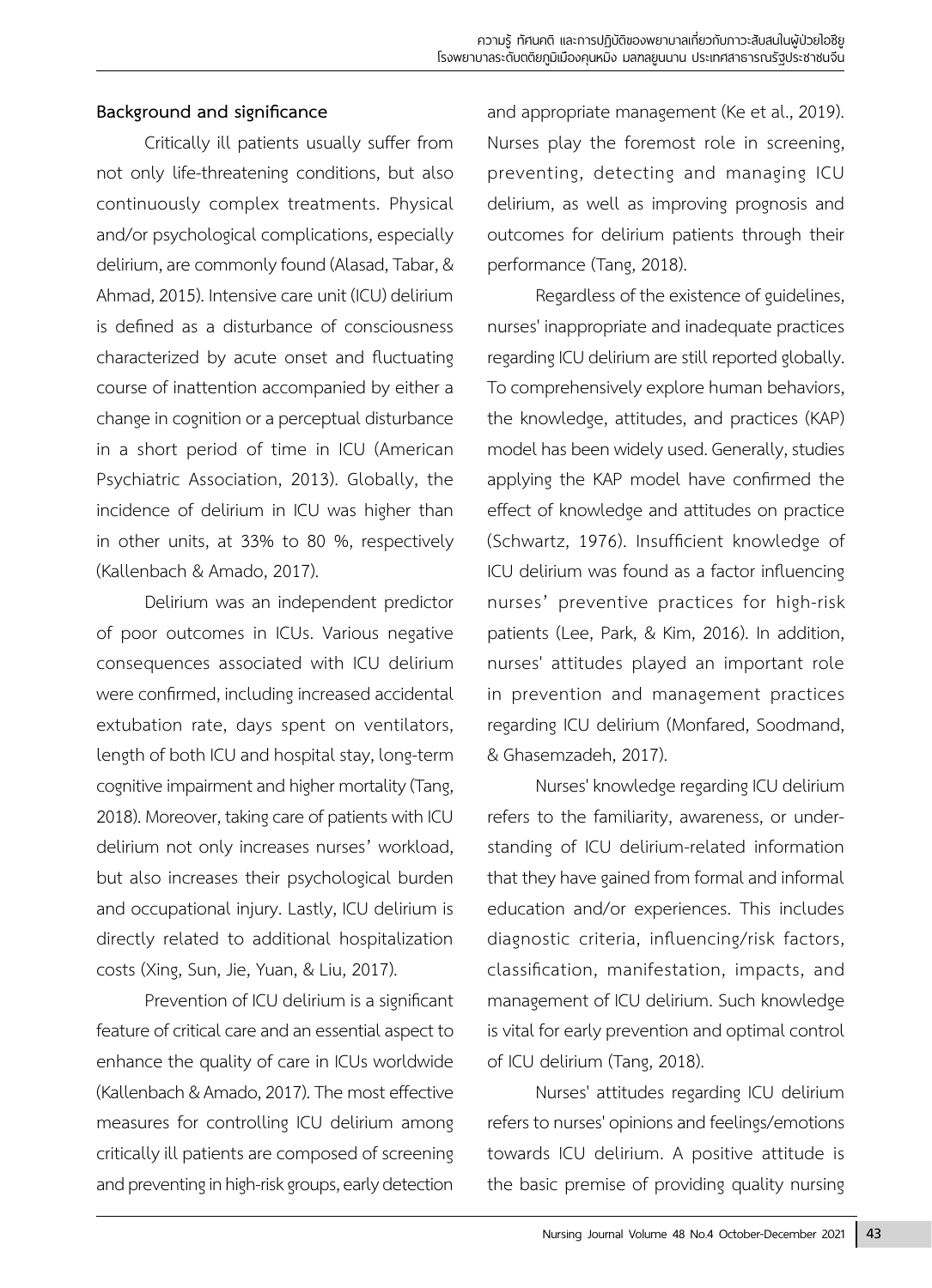care. Therefore, it is particularly important to enhance the attitudes of nurses toward ICU delirium (Monfared et al., 2017).

Nurses' practices regarding ICU delirium refers to the preventive and managing activities that nurses provide to take effective control over ICU delirium. It mainly includes multi-component, non-pharmaceutical nursing interventions (Devlin et al., 2018). Combining evidence-based practice methods into bundles may significantly reduce the incidence of ICU delirium (Ke et al., 2019).

Inconsistent findings on knowledge, attitudes, and practices regarding ICU delirium among nurses have been reported worldwide, as well as in China. It can be concluded that nurses' knowledge varied from low to moderate levels, attitudes were inconclusive, and practices were at low to fairly low levels (Hamdan-Mansour, Othman, & Yacoub, 2010; Li et al., 2017; Monfared et al., 2017). Such results are context-based and have limited application elsewhere.

Kunming is the capital city of Yunnan province, the People's Republic of China (PRC). There are six tertiary hospitals in Kunming. Each hospital has its own rules, regulations, working systems, and resources related to providing care for critically ill patients. There has been limited study of the incidence and prevalence of ICU delirium in Kunming, or even in Yunnan province. In addition, no information about knowledge, attitudes, and practices regarding ICU delirium among nurses in Kunming city was found. To improve the quality of practice related to ICU delirium, identifying the baseline

knowledge, attitudes, and practices in Kunming was necessary.

## **Objectives**

To examine the level of nurses' knowledge, attitudes, and practices regarding ICU delirium, as well as the relationship between nurses' knowledge, attitudes, and practices regarding ICU delirium at Kunming Tertiary Hospitals, Yunnan Province, PRC.

## **Research questions**

What is the level of nurses' knowledge, attitudes, and practices regarding ICU delirium, and is there any relationship between nurses' knowledge, attitudes, and practices regarding ICU delirium at Kunming Tertiary Hospitals, Yunnan Province, PRC?

# **Conceptual framework**

The conceptual framework of this study is based on the Knowledge, Attitudes, and Practices (KAP) model (Schwartz, 1976). This model was used to explore the relationship between the knowledge, attitudes, and practices of nurses in this study in the context of ICU delirium.

Delirium is known to be a predictor of poor outcomes and increased mortality in ICUs. Prevention and management of this condition is vital. Nurses are responsible for all aspects of the patient's continuous care during their entire course of the ICU stay. Practices of ICU delirium are provided mainly by nurses. It is believed that if nurses are well equipped with enough knowledge, and positive attitudes, they will be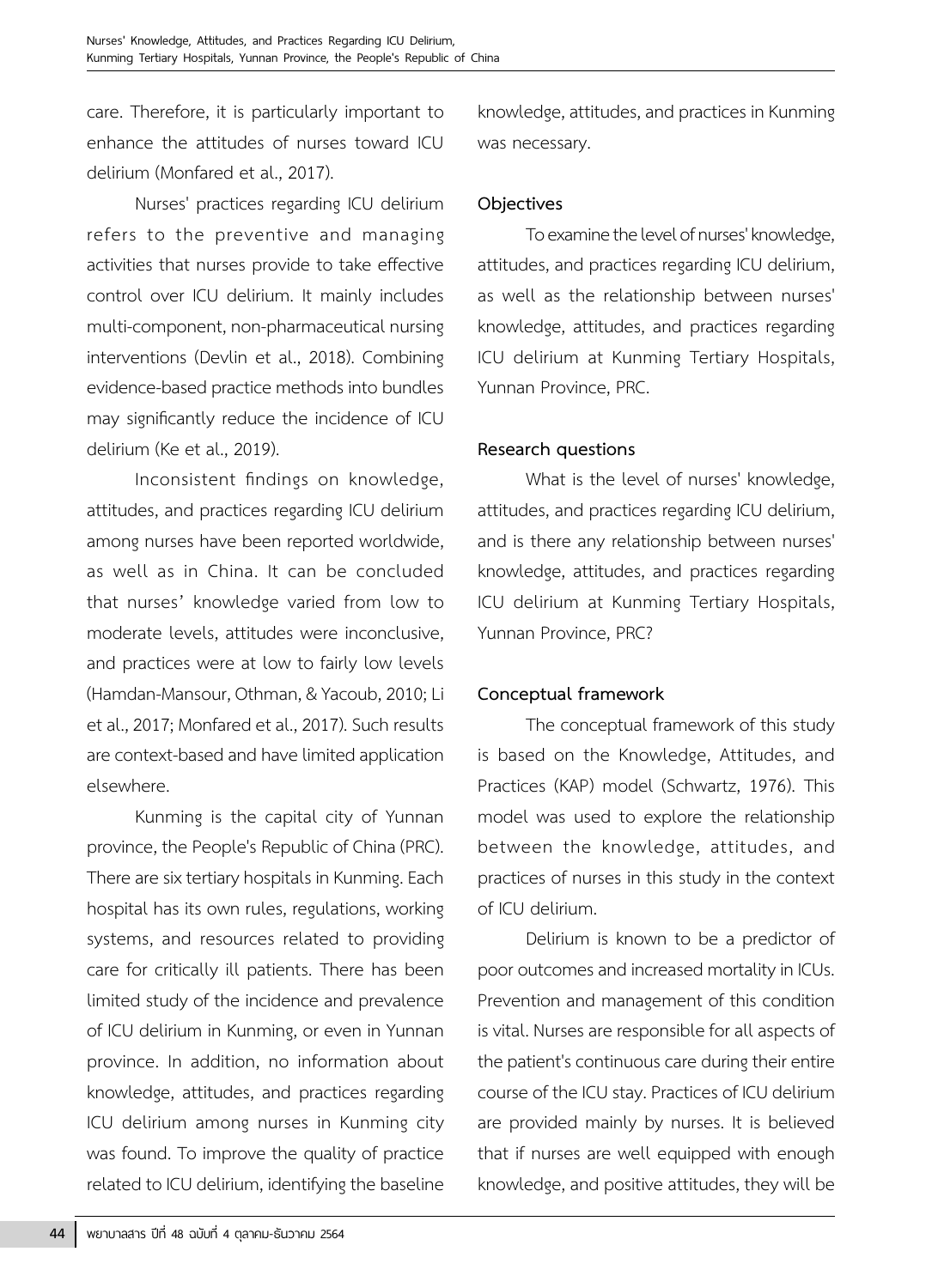able to perform proper practices to prevent and manage ICU delirium.

Nurses' knowledge regarding ICU delirium refers to the familiarity, awareness, or understanding of ICU delirium-related information that they have gained from formal and informal education and/or experiences. It includes influencing/risk factors, classification, manifestation, impacts, and management of ICU delirium. Attitudes were described as a range of opinions and feelings/emotions among nurses towards ICU delirium whereas practices were conceptualized as activities carried out by nurses to prevent and manage ICU delirium. A baseline of knowledge, attitudes, and practices regarding ICU delirium among nurses in Kunming tertiary hospitals, Yunnan province, PRC, could be used to improve nurses' practices. Optimal control of ICU delirium could be made possible.

# **Methodology**

# **Population and sampling**

This was a descriptive correlation study conducted with nurses at Kunming tertiary hospitals in Yunnan Province, PRC. Samples were identified by the purposive sampling method in the First Affiliated Hospital of Kunming Medical Hospital (1stAH) according to these following criteria: 1) permanently worked in adult ICU for at least 6 months, and 2) agreed to participate in the study. Applying Yamane's formula (1973), a sample size of 213 was obtained. Concerning the possible loss of participants, 20% (43 participants) were added. Therefore, 256 participants were recruited for this study.

## **Research instruments**

The questionnaire included four parts:

1. the Demographic Data Record Form including age, gender, ICU working experience, educational level, position, professional title, and ICU delirium training.

2. Critical Care Nurses Knowledge of Delirium Scale (CCNKDS) originally developed by Hamdan et al. (2010). It consisted of 26 items with a 3-point Likert scale and included six aspects as follows: definition, risk factors, impact, classification, manifestations, and medical management of ICU delirium. A higher score indicates higher level knowledge regarding ICU delirium. Criteria for level classification was determined by the developers (26.00 - 38.99  $=$  low level, 39.00 - 51.99  $=$  fair level, 52.00 -64.99 = moderate level, and 65.00 - 78.00 = high level).

3. Attitude of ICU Nurses Towards Delirium (AINTD) originally developed by Monfared & colleagues (2017), containing 10 items with a 3-point Likert scale. The contents included nurses' opinions and feelings/emotions toward ICU delirium. Higher scores represent positive attitudes. Level classification was set by the developers (negative attitudes [10.00 - 16.99], neutral attitudes [17.00 - 23.99], and positive attitudes [24.00 - 30.00]).

4. the Critical Care Nurse Practice Skills of Delirium Management Scale (CCNPSDMS) originally developed by Hamdan et al. (2010) consisted of 20 items with a 100 mm visual analog scale. This scale includes both pharmacological and non-pharmacological interventions that nurses applied to prevent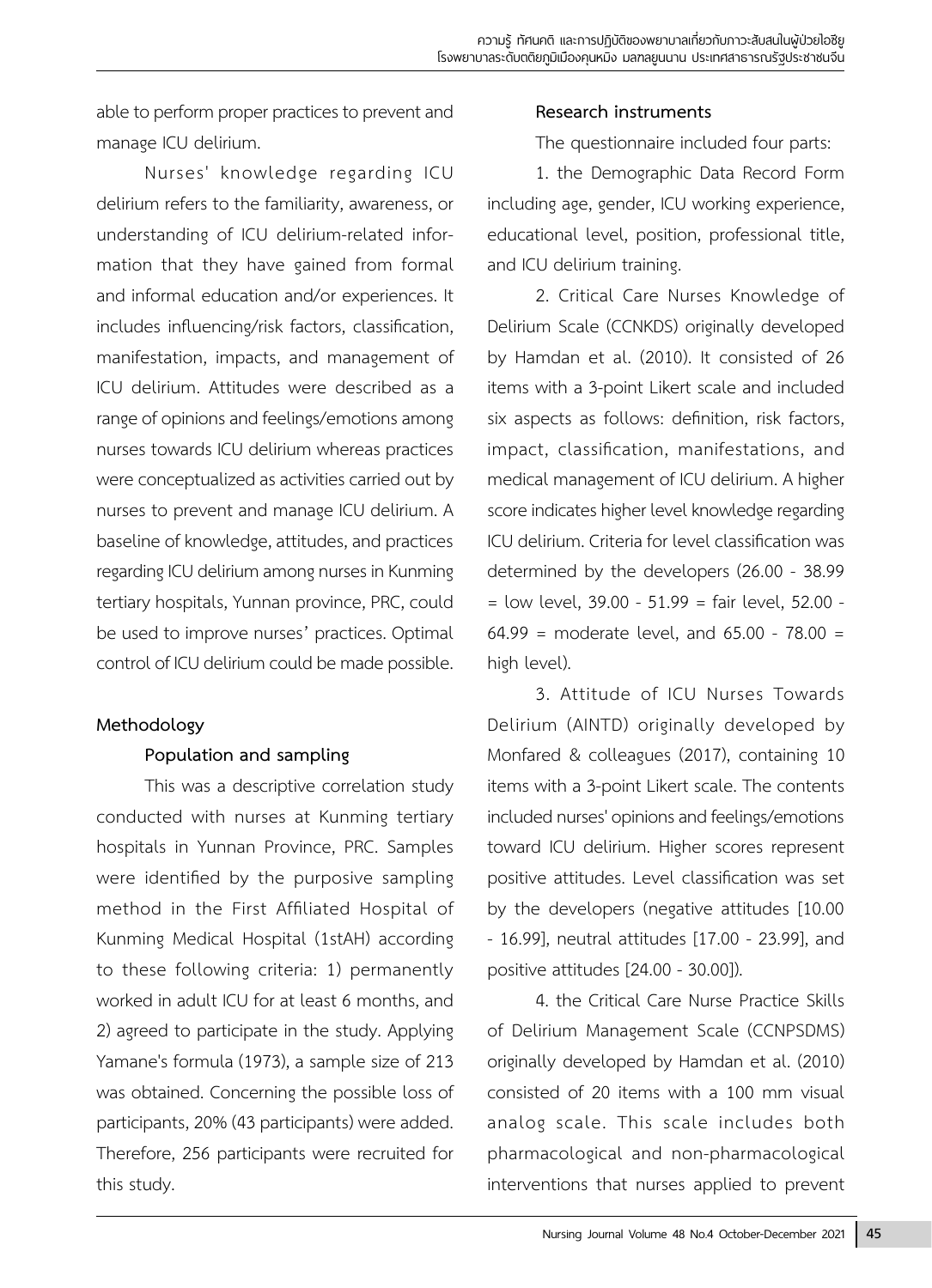and manage ICU delirium. A higher score showed a higher practice level regarding ICU delirium. Criteria for level determinants were set by developers (very low level [20.00 - 40.99], low level [41.00 - 80.99], fairly low level [81.00 - 120.99], moderate level [121.00 - 160.99], and high level [161.00 to 200.00]). All original measurement tools were translated into Chinese using the back translation method.

The reliability of the instruments was tested with 15 nurses who had similar characteristics to the participants. The Cronbach's alpha of the CCNKDS, AINTD, and CCNPSDMS were .913, .802, and .922, respectively.

#### **Ethical considerations**

The study was approved by the Research Ethics Committee of the Faculty of Nursing, Chiang Mai University, Thailand. Permission for data collection was obtained from 1st AH. All participants who agreed to participate in this study were required to sign a written consent form, independently, after details of the study were explained and clarification was made. They had the right to participate in or quit from this study at any time without any negative impact on their benefits or future career. In addition, only a code number was used for data analysis. Voluntariness, privacy, and confidentiality were ensured.

#### **Data collection**

A package of research documents was distributed to all participants including an information sheet, an informed consent form, and the QR code of the four parts of the questionnaires. The participants were asked to scan the QR code and complete e-questionnaires

during a convenient time individually and independently without any assistance within one week. The response rate for the 256 participants was 100%.

## **Data analysis**

The data was analyzed by way of the computer program SPSS 13.0, English version. Only nurses' practices data had normal distribution. Therefore, descriptive statistics and the Spearman's rank-order correlation test were used.

## **Results**

According to Table 1, most participants (N = 256) were females (85.9%) with ages ranging from 22 to 51 years and an average age of 31.13 years old (SD =  $5.17$ ). More than half of them (52.70%) were aged between 21 to 30 years old. Their average working years were 6.98 years  $(SD = 5.19)$ . The majority of them  $(82.40%)$  had worked for less than 10 years, held a bachelor's degree (86.70%), and worked as staff (81.30%).

Approximately two-thirds of them (57.80%) had not been involved in ICU delirium training. Work experience and learning by doing were claimed to be the main sources of knowledge and practice related to ICU delirium among participants (80.50%). Besides, most of them perceived that their workplaces had no standardized ICU delirium management guidelines, standard prevention and management systems, or ICU delirium standard assessment procedure, at 78.90%, 65.20%, and 61.30%, respectively. Moreover, about half of them (52.70%) felt their workload was too heavy to take care of ICU delirium (Table 1).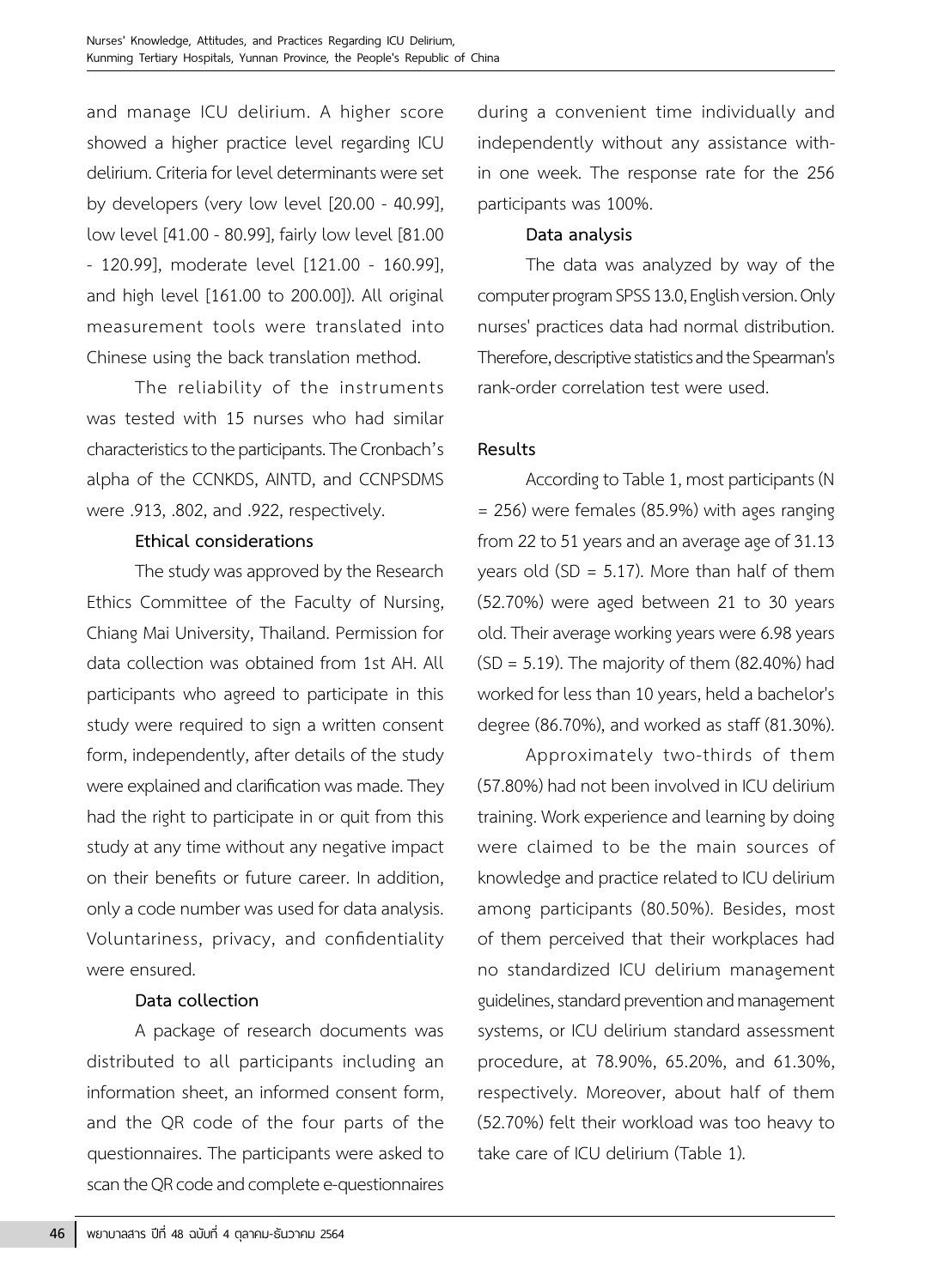Participants' knowledge regarding ICU delirium in this study was at a high level ( $\bar{x}$  = 65.61; SD = 7.83) whereas their attitudes were at neutral levels ( $\bar{\mathbf{X}}$  = 23.04; SD = 2.40) and their practice was at a fairly low level ( $\bar{x}$  = 114.84;  $SD = 27.44$ ) (Table 2). In addition, there was a

statistically significant weak positive relationship between their knowledge and practices regarding ICU delirium ( $r = .245$ ,  $p < .01$ ) as well as between their attitudes and practices regarding ICU delirium ( $r = .176$ ,  $p < .05$ ) (Table 3).

**Table 1** Number, frequency, percentage, mean, standard deviation, and range of ICU nurses' demographic characteristics (n = 256)

| Demographic characteristics                                      | Frequency<br>(n) | Percentage<br>(9/6) |
|------------------------------------------------------------------|------------------|---------------------|
| Gender                                                           |                  |                     |
| Female                                                           | 220              | 85.90               |
| Male                                                             | 36               | 14.10               |
| Age (Years (M = 31.13; SD = 5.17; Range = 22-51)                 |                  |                     |
| $21 - 30$                                                        | 135              | 52.70               |
| $31 - 40$                                                        | 108              | 42.20               |
| $41 - 51$                                                        | 13               | 5.10                |
| Working years ( $M = 6.85$ ; SD = 5.19; Range = 1-28)            |                  |                     |
| $1 - 10$                                                         | 211              | 82.40               |
| $11 - 20$                                                        | 40               | 15.60               |
| $21 - 30$                                                        | 5                | 2.00                |
| Education level                                                  |                  |                     |
| Bachelor degree                                                  | 222              | 86.70               |
| Associate degree                                                 | 25               | 9.80                |
| Master degree                                                    | 9                | 3.50                |
| Position                                                         |                  |                     |
| Staff                                                            | 208              | 81.30               |
| Nursing team leader                                              | 39               | 15.20               |
| Head nurse                                                       | 9                | 3.50                |
| ICU delirium training                                            |                  |                     |
| <b>No</b>                                                        | 148              | 57.80               |
| Yes                                                              | 108              | 42.20               |
| The main source of ICU delirium - related knowledge and practice |                  |                     |
| Work experience                                                  | 206              | 80.50               |
| Communicate from colleagues                                      | 151              | 59.00               |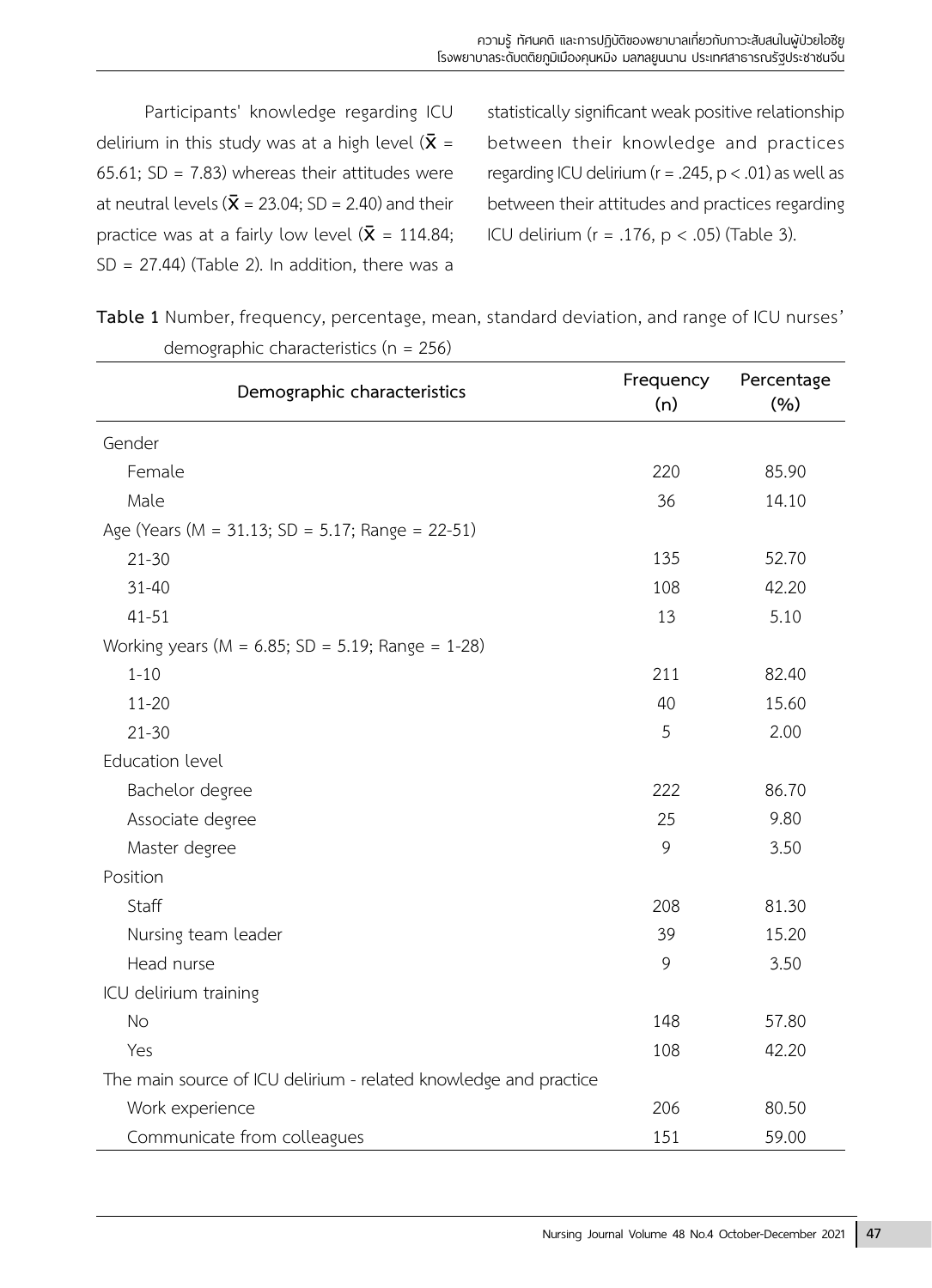| Demographic characteristics                                    | Frequency<br>(n) | Percentage<br>(%) |  |  |
|----------------------------------------------------------------|------------------|-------------------|--|--|
| Standardized management guidelines                             |                  |                   |  |  |
| No.                                                            | 202              | 78.90             |  |  |
| Yes                                                            | 54               | 21.10             |  |  |
| Standardized ICU delirium assessment procedure                 |                  |                   |  |  |
| <b>No</b>                                                      | 157              | 61.30             |  |  |
| Yes                                                            | 99               | 38.70             |  |  |
| The workload is too heavy to perform practices of ICU delirium |                  |                   |  |  |
| Yes                                                            | 135              | 52.70             |  |  |
| No                                                             | 121              | 47.30             |  |  |

**Table 2** Participants' knowledge, attitudes, and practice regarding ICU delirium (n = 256)

| Category  | Mean (SD)             | Level      |
|-----------|-----------------------|------------|
| Knowledge | $65.61$ (SD = 7.83)   | High       |
| Attitudes | $23.04$ (SD = 2.40)   | Neutral    |
| Practices | $114.84$ (SD = 27.44) | Fairly low |

**Table 3** The relationship between participants' knowledge, attitudes, and practices regarding ICU

delirium (n = 256)

|           | Practices  | Level | p-value |
|-----------|------------|-------|---------|
| Knowledge | $0.245*$   | weak  | .000    |
| Attitude  | $0.176***$ | weak  | .005    |

 $*$  p < .001,  $**$  p = .005

#### **Discussion**

Nurses' knowledge regarding ICU delirium In this study, the participants' knowledge regarding ICU delirium was at a high level ( $\bar{x}$ = 65.61, SD = 7.83) (Table 2). This finding was higher than that of Jordanian studies that were done by Hamdan et al. (2010) ( $\bar{x}$  = 64.40, SD = 6.51) and AbuRuz (2016) ( $\bar{\mathbf{X}}$  = 52.65, SD = 4.99). In addition, it was higher than other Chinese studies done by He and colleagues (2016) in Shanxi ( $\bar{x}$  = 42.20, SD = 5.51) and (Cheng, Chen,

& Feng, 2015) in Shanghai ( $\bar{x}$  = 50.43, SD = 3.48). Possible explanations include educational background and training, application of ICU delirium standards (assessment, prevention, and management) in the unit, and working environment.

Regarding educational background and training, most participants in this study held a bachelor's degree (86.70%), which was higher than that of other studies, and almost half of them (42.20%) had been trained specifically on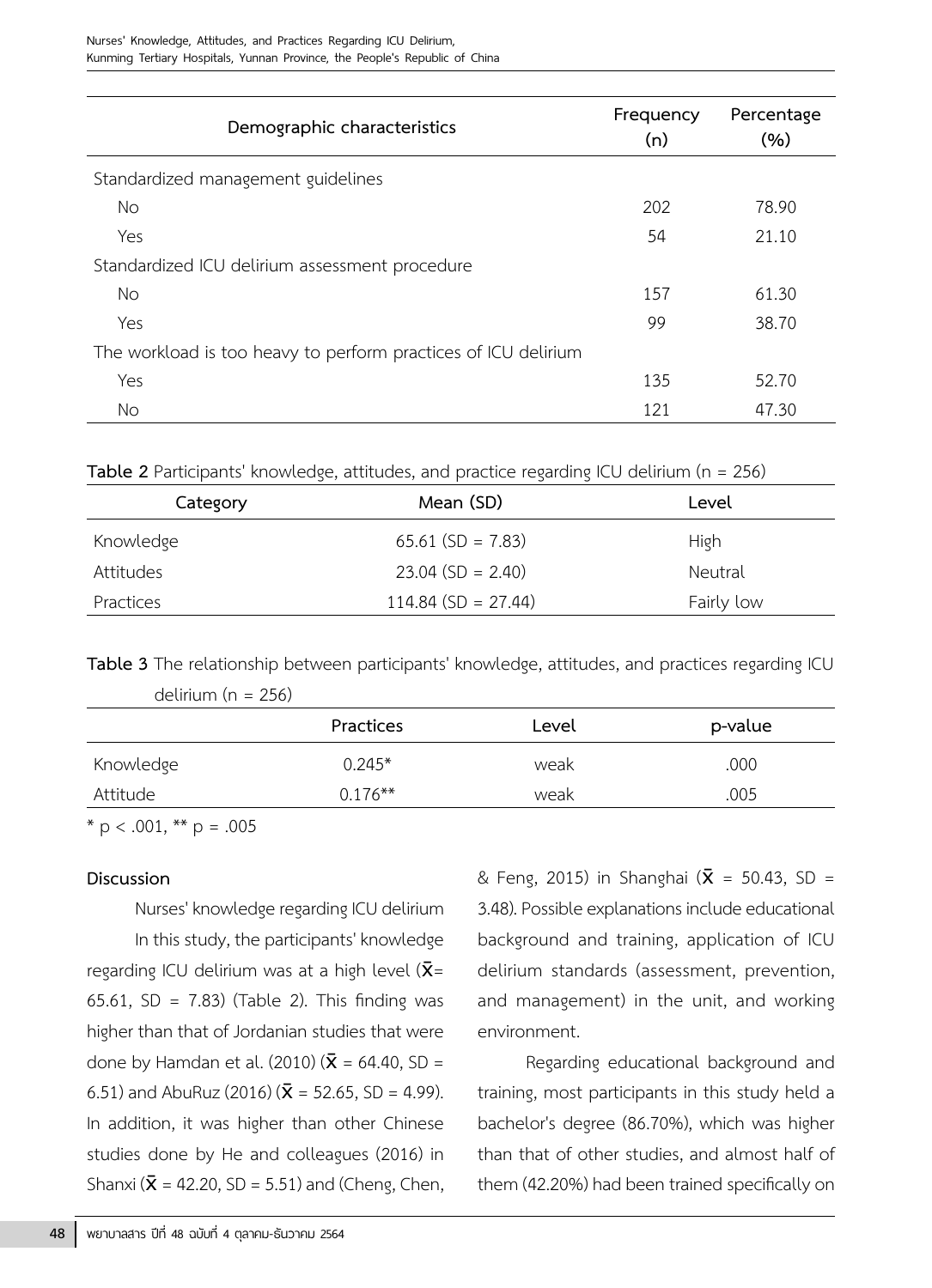ICU delirium. In addition, those who had been trained had higher knowledge than those who had not  $(\bar{X} = 68.00; SD = 6.02 \text{ vs } \bar{X} = 63.86;$  $SD = 8.52$ ). In Yunnan province, there are two annual academic conferences on critical care that are attended by a lot of nurses. The topic of ICU delirium is usually included from time to time. Besides, there is annual hospital training for nurses provided by physicians and head nurses. These was strong support for the high level of knowledge among nurses in this study. As confirmed by Monika, Yumnam, Koushik, Rahul, and Jiten (2019), there was a statistically significant relationship between knowledge scores regarding ICU delirium and in-service education and/or training programs among nurses ( $r = .51$ ,  $p < 0.05$ ).

In this study, all participants in the unit were not aware of the application of ICU delirium standards (assessment, prevention, and management). For instance, only 21.10% perceived that their unit had ICU delirium prevention and management standards, and only 34.80% realized that their unit had standard ICU delirium assessment. It was evidence that those who were aware had higher knowledge (Table 1). As confirmed by Cheng, Chen and Feng (2015), the application of standard ICU delirium guidelines in the units were a strong influencing factor on knowledge among nurses. Strict application of guidelines leads to unified delirium management system development which improves knowledge among nurses (Xing et al., 2017).

Another explanation for the high level of knowledge in this study was the participants'

working environment. The 1st AH is the largest tertiary hospital and multidisciplinary medical institution in Yunnan province. This institute has a crucial role as a leader in health care services, education, and clinical research in the province, as well as being responsible for the theoretical and clinical teaching of nursing undergraduates. Almost all nurses had a role, not only as health care providers, but also teachers, and supervisors (Kunming Medical University, 2019). Therefore, updating knowledge was expected to be part of the nurses' responsibility which meant that the more years of working experience, the higher the knowledge scores (scores of  $65.56 \pm 8.16$ ,  $65.67 \pm 6.03$ , and  $67.20$  $±$  7.19 for those who had worked 1-10 years, 11-20 years, and 21-30 years, respectively). In addition, 81.50% of them confirmed that the main source of their delirium knowledge gained was from working experience.

#### Nurses' attitudes regarding ICU delirium

Nurses in this study held a neutral attitude regarding ICU delirium ( $\bar{X}$  = 23.04, SD = 2.40) (Table 2). This was inconsistent with the results of an Iranian study (Monfared et al., 2017) that found positive attitudes towards ICU delirium among nurses. On the contrary, Li, Hu, Liu, and Ning (2017) found that nurses in their study held negative attitudes regarding ICU delirium. The possible reasons why the results of this study were inconsistent with others are as follows: educational level, training experience, years of work, and knowledge regarding ICU delirium.

Participants in this study had lower education levels than that of Monfared et al. (2017) (86.70% vs 94.60%), but they had more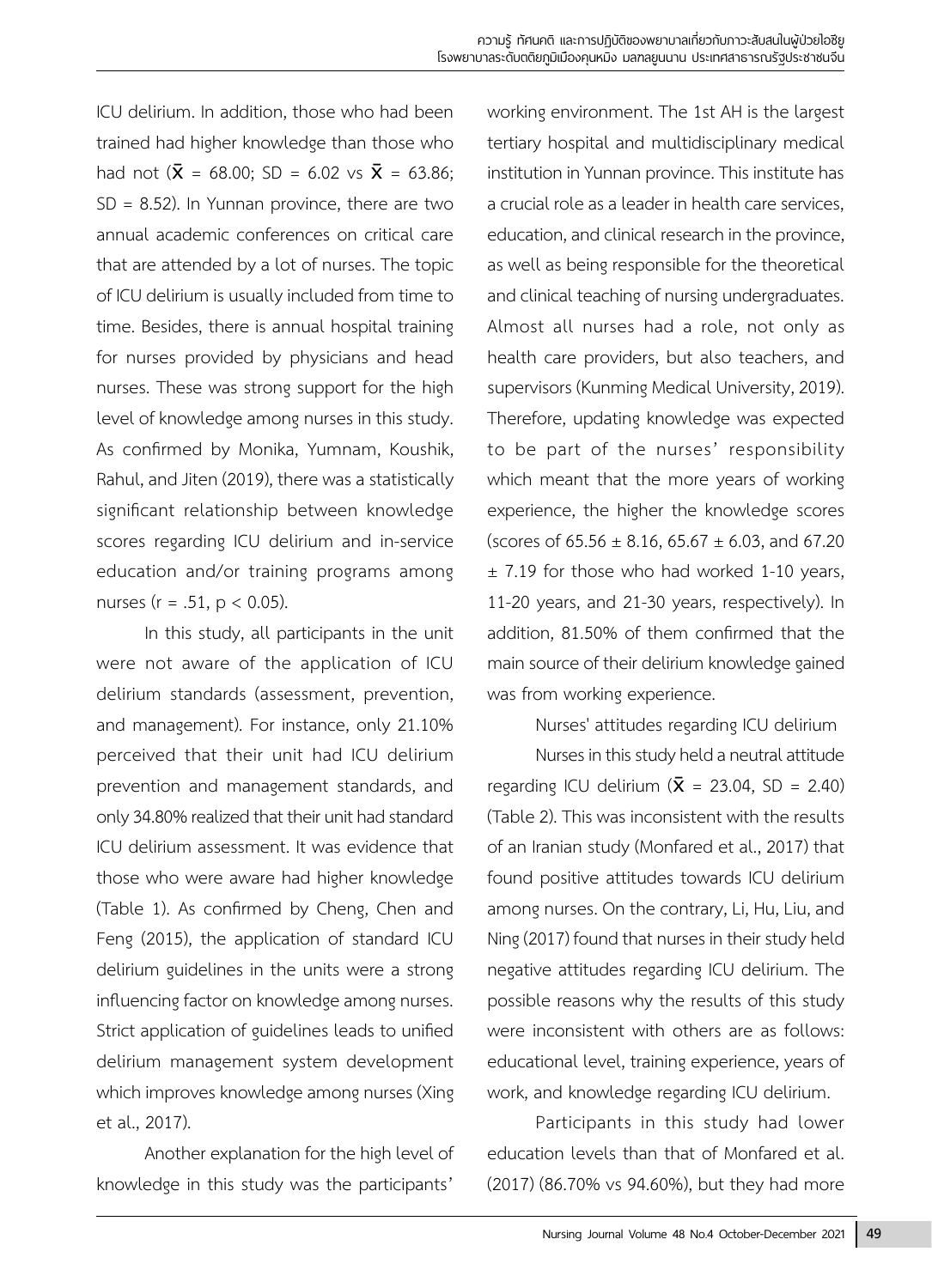training experience, more people who had worked more than 10 years, and higher mean scores for knowledge than that of Li et al. (2017) (42.20% vs 31.50%, 17.60% vs 9.30%, and 63.70% vs 49.10%, respectively). As revealed in this study, a higher level of education meant a more positive attitude towards ICU delirium  $({\bar{\mathbf{X}}} = 21.72, SD = 2.40; \bar{\mathbf{X}} = 23.17, SD = 2.37; \bar{\mathbf{X}} =$ 23.55, SD = 2.39; for those who had associate's degrees, bachelor's degrees, and master's degrees, respectively); and more years of working experience meant more positive attitudes towards ICU delirium ( $\bar{x}$  = 22.77, SD  $= 2.39$ ;  $\bar{X} = 24.15$ , SD = 2.02;  $\bar{X} = 25.20$ , SD = 2.28; for those who had worked 1-10 years, 11- 20 years, and 21-30 years, respectively). Nurses with higher education are usually in higher positions, and have more responsibilities in terms of clinical outcomes of patients in their unit. Improving quality of services is probably their focus. Thus, taking control of possible negative consequences for their patients (ICU delirium) might be a priority, so they had positive attitudes towards ICU delirium. However, this group was small compared with the rest of the participants. Therefore, considering the average attitudes of the whole group, a neutral attitude regarding ICU delirium among participants of this study was dominant.

Nurses' practices regarding ICU delirium

The results showed that participants in this study had a fairly low level of practice regarding ICU delirium  $(\bar{X} = 114.84, SD = 27.44)$ which was similar to results of the Jordanian study by Hamdan et al. (2010) and the Chinese study done by Li and colleagues (2017). On the

contrary, it was lower than that of a Korean study done by Lee et al. (2016). The possible explanations include training experience and the level of education of nurses.

The practice level of ICU nurses in this study was fairly low which is congruent with Hamdan et al. (2010) and Li et al. (2017) both of which also found a fairly low level of practice among nurses. Similarities across studies (Hamdan et al., 2010; Li et al., 2017) were that the number of participants who had been trained specifically on ICU delirium was small (42.20% in this study vs 57.20% and 64.90%, respectively). In terms of educational levels, in this study, 86.70% of participants had a bachelor's degree whereas 3.50% had a master's degree. Comparing practice level, it was found that the group with master's degrees had a higher practice level ( $\bar{x}$  = 129.67, SD = 38.99; vs  $\bar{x}$  = 114.89, SD = 26.08). Xing et al. (2017) pointed out that education level and training experience were major influencing factors of practice regarding ICU delirium. The better understanding of the significance and knowing how to handle ICU delirium that participants had, the more likely they would perform appropriate practices. In addition, even though participants in this study had a high chance to be trained as mentioned above, most lectures were provided by physicians, and only a few were provided by head nurses. Therefore, most of the information provided was from the physicians' perspective. Besides, hands-on practice training regarding ICU delirium had never been provided. Therefore, implementing knowledge into practice depended on individuals' experiences. In every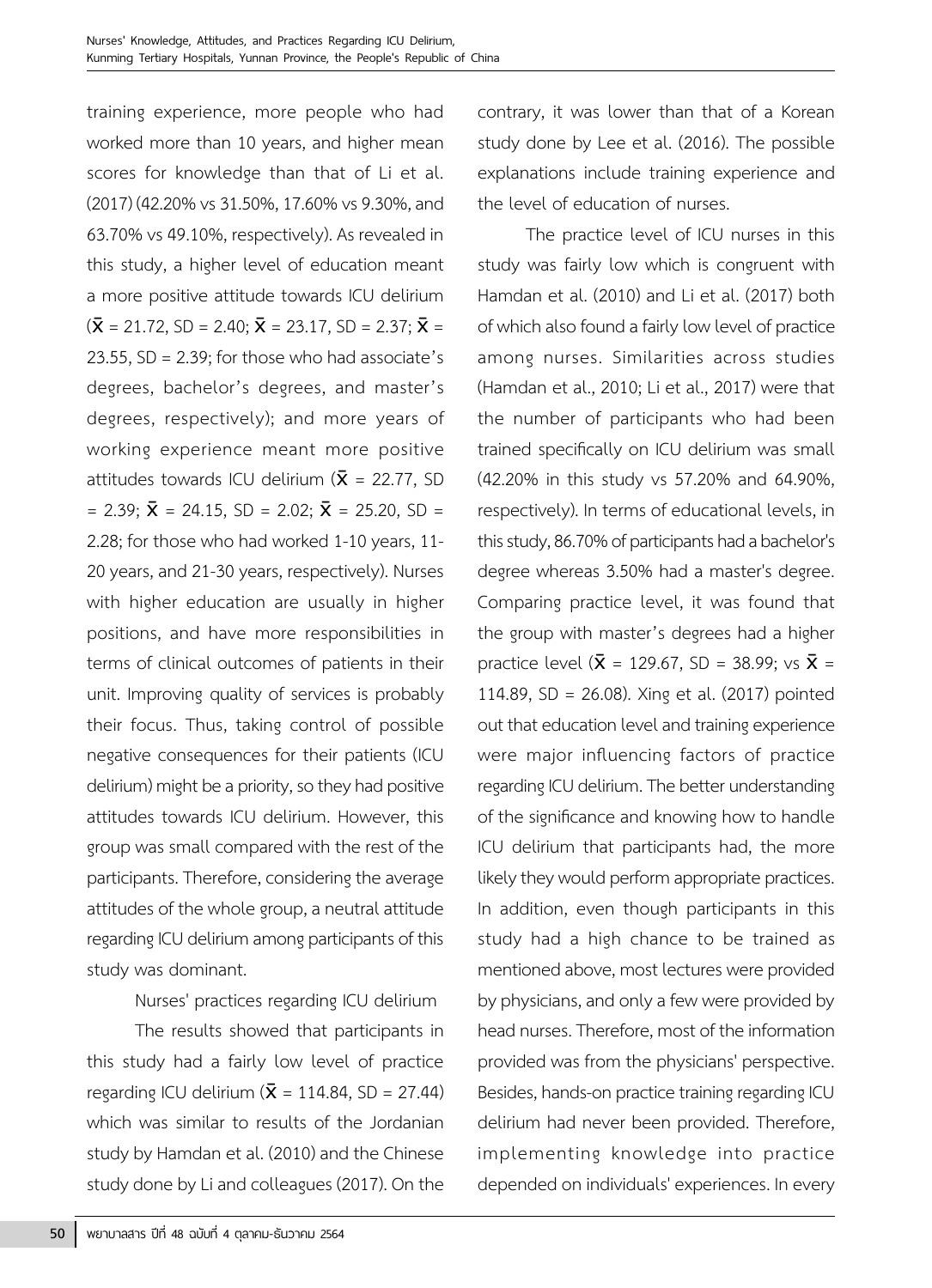circumstance, nurses with more appropriate training experiences were able to perform appropriate practices (Attapornkusol, Viseskul, & Kasatpibal, 2021). This confirmed that proper ICU delirium training increased appropriate practice which could decrease the incidence of ICU delirium by 54.29%.

The relationship between nurses' knowledge, attitudes, and practices regarding ICU delirium

The findings showed that there was a weak positive relationship between participants' knowledge and practices regarding ICU delirium  $(rs = .245, p < .01)$  which was congruent with the study of Hamdan et al.  $(2010)$  (rs = .20, p < .001).

It was assumed that those who had high knowledge were more likely to perform the proper practice. Increasing nurses' knowledge was suggested to be the first step to develop a successful practice regarding ICU delirium since practices were based on knowledge (Lee et al., 2016). However, in this study, 63.70% of participants had a high level of knowledge but only 6.60% of them had a high level of practice regarding ICU delirium. More than half of them (63.30%) had a fairly low, or lower, level of practice. There might be some obstacles that limit practice levels. Moreover, even though most nurses in this study had high knowledge, application of what was learned into practice was not easy since none of them had been trained in practicum regarding ICU delirium. Transferring knowledge into practice then depended on their individual experiences and available time. As confirmed by 52.70%, they had too heavy of a workload to perform ICU

delirium practices. Due to their tight schedule, the level of ICU delirium practice was fairly low and did not correlate high with their knowledge.

There was a weak positive relationship between participants' attitudes and practices regarding ICU delirium ( $rs = .176$ ,  $p = .05$ ). This result implied that nurses' attitudes almost never correlated with their practices regarding ICU delirium. This was different from a previous study by Pan et al. (2018) which found a strong positive correlation between nurses' attitudes and practices regarding ICU delirium (rs = .64, p = .00). According to the knowledge, attitudes, and practices model developed by Schwartz (1976), people's attitudes directly influence their practice. A positive attitude is a basic premise for providing nursing services, which can improve the nurses' practice level during ICU delirium care. Moreover, in other studies, the nurses' attitudes towards ICU delirium may directly affect the nurses' preventive and management measures regarding ICU delirium (Monfared et al., 2017). In addition, the more positive attitudes nurses had, the higher their practice level would be. In this study, around half of the participants had neutral attitudes (53.50%), and 1.20% had negative attitudes towards ICU delirium. Even though knowledge of nurses in this study was high, the majority of them had attitudes regarding ICU delirium as neutral or low. A possible explanation might be they had too heavy a workload since 52.70% of them reported this, similar to another Chinese study which explained that low levels of ICU delirium practice were due to the high-intensity workload. Tiredness induced by various pres-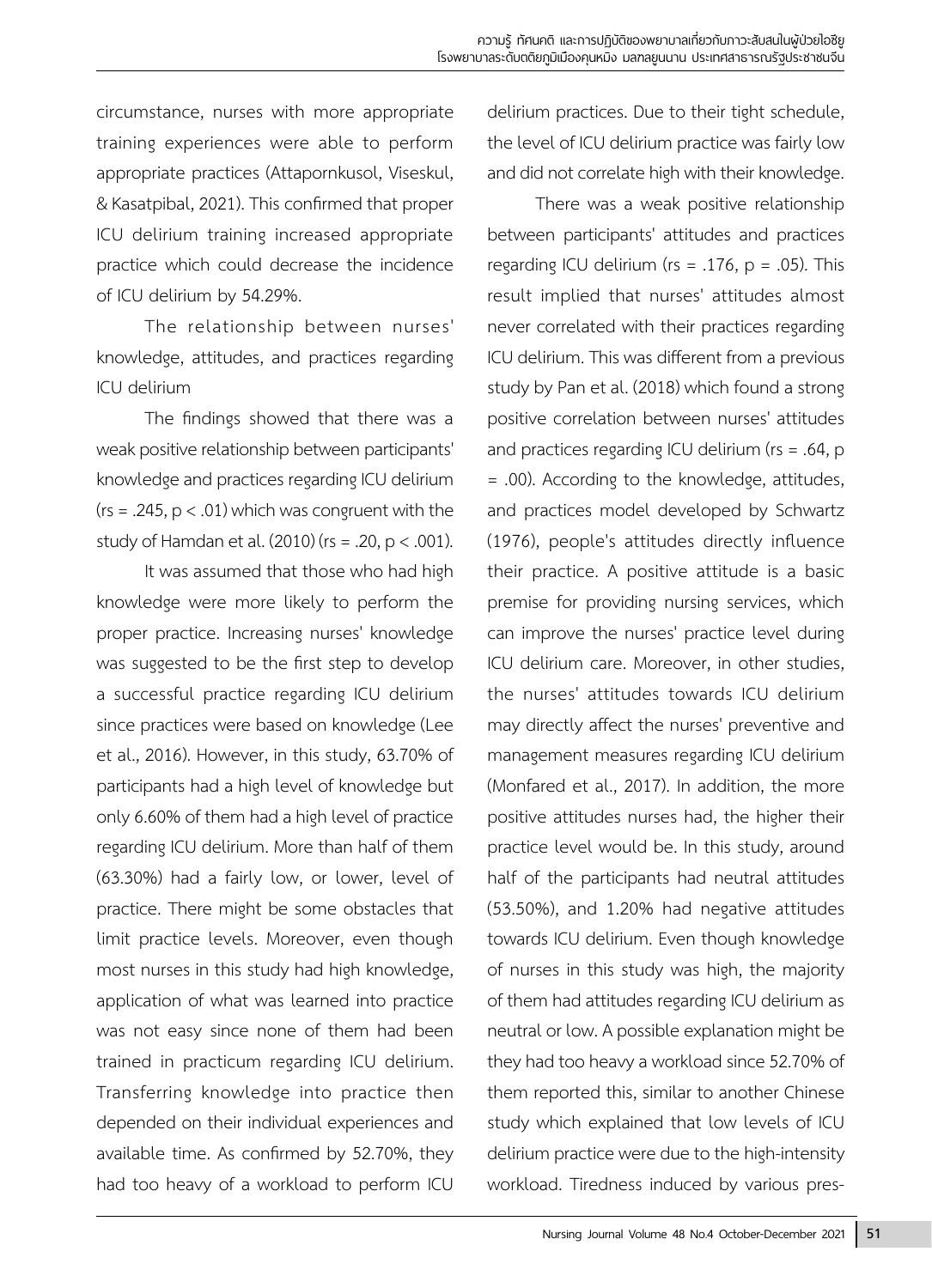sures and disgust with work might drive nurses towards losing enthusiasm to care for patients and eventually decreasing ICU delirium practice (Li et al., 2017).

#### **Conclusions and recommendations**

This result provides the baseline situation on ICU delirium knowledge, attitudes, and practices among nurses in Kunming. This information will raise nurses' awareness of ICU delirium management. It can be used by administrative teams to design appropriate actions. Finally, the improvement of ICU care

quality, as well as decreasing incidence of ICU delirium and its negative consequences can be made possible.

#### **Conclusions and implications**

To improve ICU delirium practices in ICUs, factors predicting ICU delirium practices among nurses should be explored. In addition, experimental research aims for ICU delirium attitudes and practices improvement among nurses should be designed and tested for their effectiveness.

#### **References**

- AbuRuz, M. E. (2016). Jordanian intensive care unit nurses' knowledge of delirium recognition. *Global Journal of Health Science, 9*(4), 59482.
- Alasad, J. A., Tabar, N. A., & Ahmad, M. M. (2015). Patients' experience of being in intensive care units. *Journal of Critical care, 30*(4), 859-867.
- American Psychiatric Association. (2013). *Diagnostic and statistical manual of mental disorders*  (DSM-5) (5<sup>th</sup> ed.). Washington, DC: American Psychiatric Publishing.
- Attapornkusol, P., Viseskul, N., & Kasatpibal, N. (2021). Knowledge, attitudes, and practices regarding central line-associated bloodstream infection prevention among registered nurses. *Nursing Journal, 48*(2), 26-36. (in Thai)
- Cheng, L., Chen, Q., & Feng, S. (2015). Survey nurses' cognition on ICU delirium knowledge, attitudes and behavior. *Chinese Nursing Research. 2*(33), 78-84. (in Chinese)
- Devlin, J. W., Skrobik, Y., Gélinas, C., Needham, D. M., Slooter, A. J., Pandharipande, P. P., ... Balas, M. C. (2018). Clinical practice guidelines for the prevention and management of pain, agitation/sedation, delirium, immobility, and sleep disruption in adult patients in the ICU. *Critical Care Medicine, 46*(9), e825-e873.
- Hamdan-Mansour, A. M., Othman, E. H., & Yacoub, M. I. (2010). Knowledge and nursing practice of critical care nurses caring for patients with delirium in intensive care units in Jordan. *The Journal of Continuing Education in Nursing, 41*(12), 571-576.
- Kunming Medical University. (2019). *Yunnan General Practice Training Center.* Retrieved from http://www.kmmc.cn/